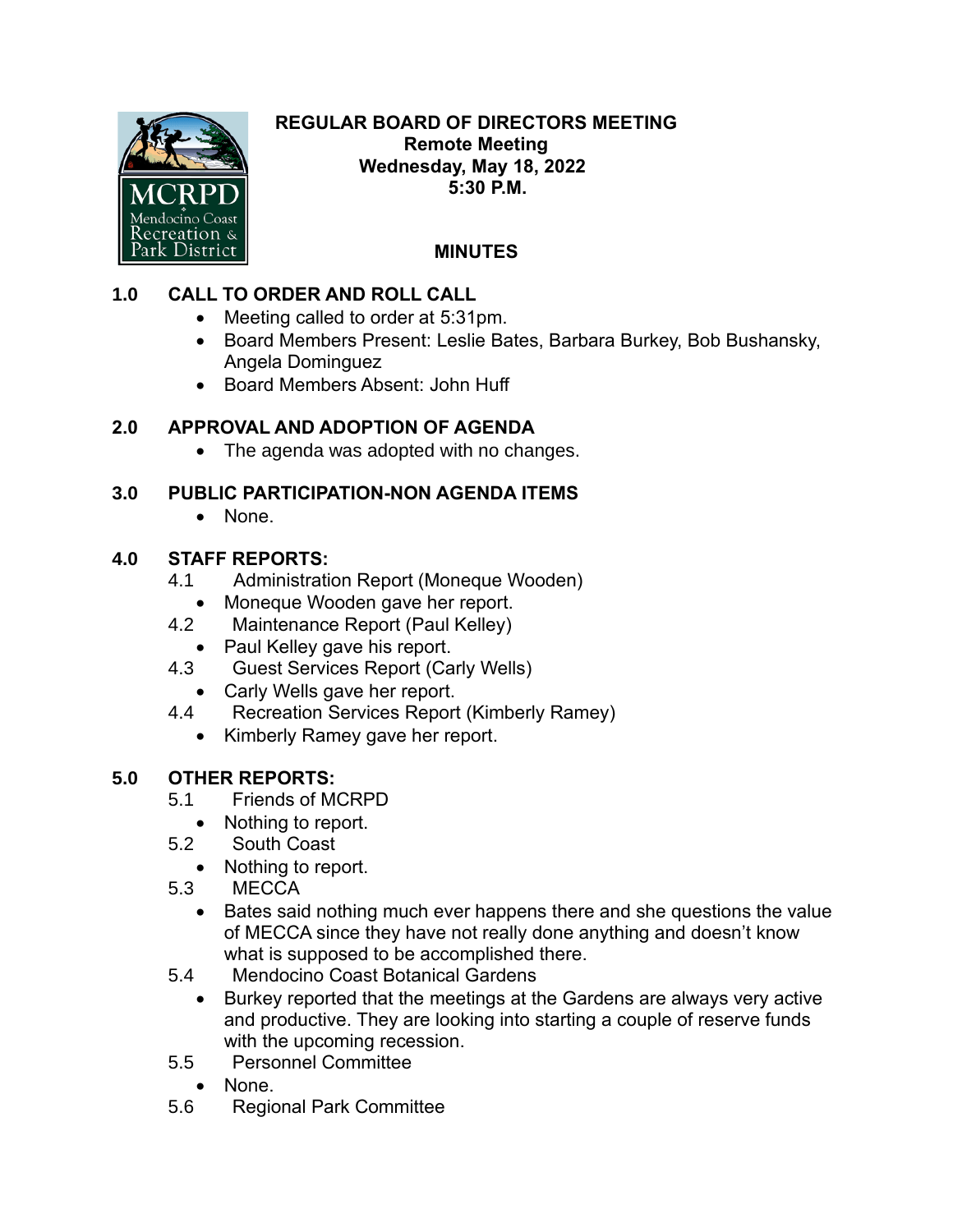- None.
- 5.7 District Services Committee
	- None.
- 5.8 Finance Committee
	- Burkey said the financials were reviewed this afternoon. Everything looks fine for now.
- 5.9 Board of Directors
	- Bushansky wanted to point out that the MOU with the City is up and asked if anything is being done with that. Wooden said that it is being worked on and will likely wait until the new City Manager is onboarded.
	- Burkey said that it is inappropriate for a board to not show their faces in these remote meetings to let the public know they are engaged.

#### **6.0 DISCUSSION/ACTION ITEMS**

- 6.1 MCRPD FY2022-2023 Preliminary Annual Budget
	- AK Rosenquist presented the FY2022-2023 Preliminary Annual Budget.
	- M/S/C: Bushansky/Bates/Unanimous
	- Yayes: Bates, Burkey, Bushansky, Dominguez
	- Absent: Huff
- 6.2 KUDOS, ASSETS FY2022-2023 MOU
	- Moneque Wooden went over the MOU.
	- A motion was made to approve the KUDOS and ASSETS FY2022-2023 MOU as presented.
	- M/S/C: Bushansky/Bates/Unanimous
	- Yayes: Bates, Burkey, Bushansky, Dominguez
	- Absent: Huff
- 6.3 Strategic Plan Discussion
	- Wooden gave an overview of the agenda item.
	- Burkey said that as a board they work well together but are directionless and it would be good to have a plan and purpose. She said that she hopes they can have a retreat at the CV Starr Center and meet and go over the future of MCRPD.
	- Bates said that the strategic plan also ties to the budget and the plan should be made with new ideas that tie with the budget. The strategic plan should be the guide for building the budget.
	- Dominguez said that having a retreat would be a great idea and would be happy to attend.
	- Burkey gave direction to staff to find a time for the board to get together soon.
- 6.4 Board Elections, Notice of Elective Offices
	- Wooden gave an overview.
	- Burkey said that she thinks the statement should be limited to 200 words and the candidate should pay for their own statement. Bates and Bushansky agreed.
	- A motion was made to limit the 200 words in a statement and have the